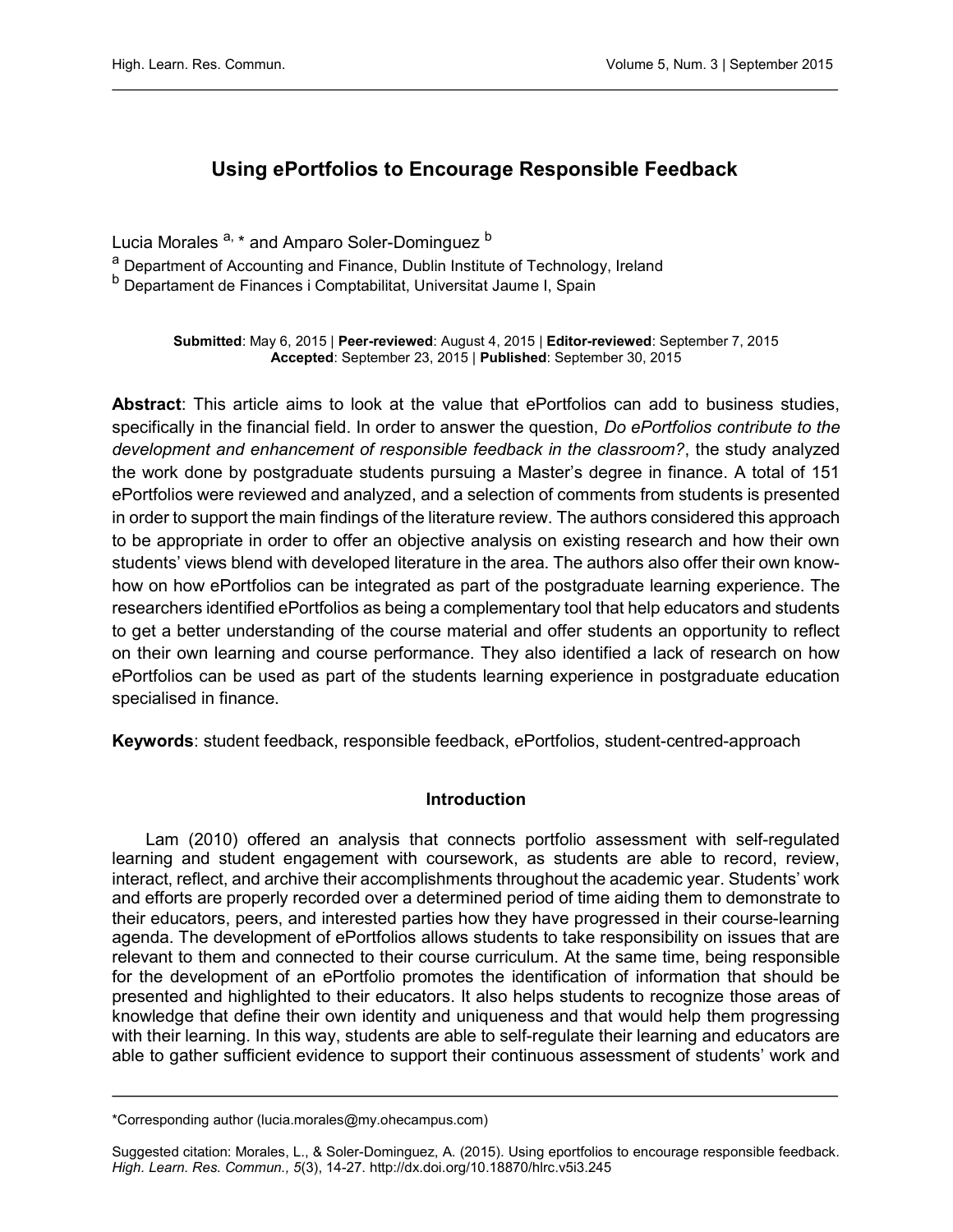their individual reflections on their own progress. Therefore, ePortfolios can help educators to review the work done by their students at the time that facilitates the delivery of appropriate and relevant feedback. Educators are able to deal with those aspects of the work presented that require further elaboration and offer personalized support and coaching to their students to help them in the process.

Self-regulated learning encourages a student-centered approach, as it focuses on the learner's capacity and abilities to monitor his/her own knowledge, gained skills, and overall progress. In addition, a self-regulated learning approach facilitates the identification of those strategies that would assist students accomplishing self-directed learning goals (Nicol & Macfarlane-Dick, 2006). In this paper, the authors consider the specific use of ePortfolios to support Business students and to help them accomplishing their learning objectives through a twofold approach: i) students are able to take responsibility for their own learning through a selfregulated approach, ii) and technology is integrated on the learning and teaching routine that facilitates recording and updating course work, as per requirements and identified needs.

With the aim of looking at the value that ePortfolios can add to learning disciplines, the authors focused their attention on business studies with a specialization in the financial field. The study analysed the work done by postgraduate students pursuing a Master's degree in Finance at a technology oriented higher education in Ireland. The Master programme was selected to support this study, as ePortfolios have been used as a complementary way of assessment in this course to support students learning since 2008. A total of 151 ePortfolios were reviewed and analysed, and a selection of comments from students are presented throughout this paper with the aim of supporting the literature review main findings and to integrate the authors' own knowhow on how ePortfolios can be integrated as part of the postgraduate learning experience.

Through the next sections of this paper, the authors offer a critical analysis and discussion of existing research looking at ePortfolios, incorporating and assessing their own practice on the use of ePortfolios. The authors of this study support their research findings with their own students' views, experiences, and reflections as per the original records in their ePortfolios to keep fidelity of their students' work. The authors considered this approach to be appropriate, as it helps to offer an objective analysis on existing research and how their own students' views blend with developed literature in the area. In addition, the authors have identified a lack of research on how ePortfolios can be used as part of the students learning experience in postgraduate education specialised in finance and this paper offers a clear contribution to the field.

#### Research Aims and Objectives

This study elaborates on the existence of a bidirectional connection between responsible feedback and its role in the learning process. Students and educators alike need to be able to offer responsible feedback to each other on the work that is done in the classroom. Feedback is a core component of classrooms activities, as it allows adequate assessments of the work done by students and help educators identifying those areas that require further attention, mentoring, and extra support. Students should be able to transmit their learning achievements and accomplishments, but at the same time they need to be able to convey their views and perceptions through constructive feedback to their educators. Concurrently, educators should be able to pick up on relevant points and comments offered by their students regarding class work and activities that require improvements, extra coaching and further development.

Traditionally, feedback in the educational context could be understood as being unidirectional–from educators to students. However, the authors think that feedback should be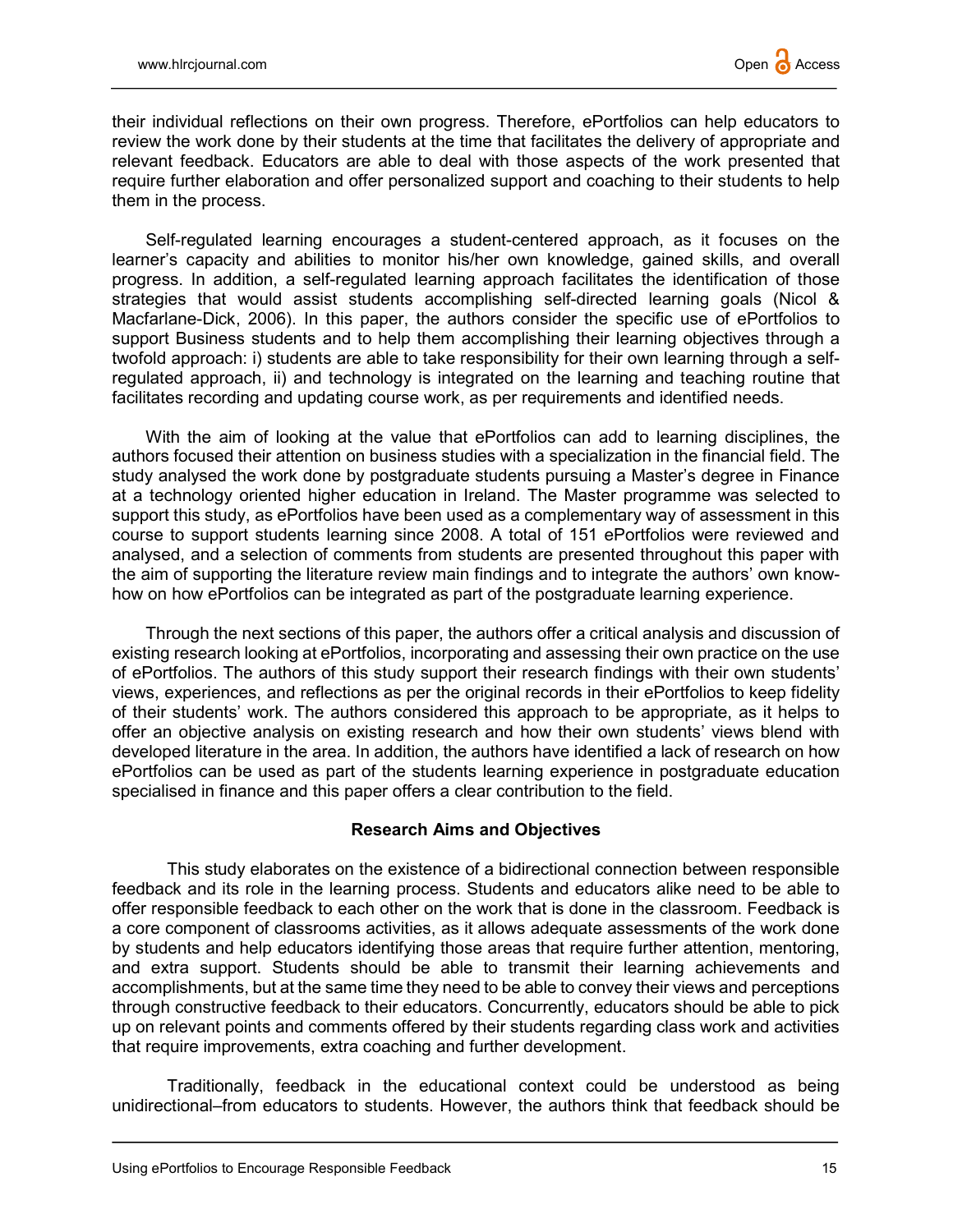taken according to its bidirectional nature, as students are also able to provide constructive criticism to their educators on those aspects of their courses that are not working for them and that require consideration. This study looks into the bidirectional nature of responsible feedback and how ePortfolios contribute to enhance the learning process and foster the implementation of learning and teaching structures that are student-centered and supported by bidirectional responsible feedback.

## Research Questions

In this study, the main focus of interest is the analysis and examination of the efficient use of ePortfolios in postgraduate studies in the field of finance. The authors consider that the financial discipline is a complex one, characterised by a major emphasis on the acquisition of technical knowledge and skills. Furthermore, future professionals need to be ready to react and interact within a very dynamic environment, which means they should be able to manage a variety of activities in their work environment. In addition, the development of communication and writing skills are essential to ensure that financial professionals are able to communicate their ideas, appraisals, and estimations in a clear and effective manner. Nevertheless, these latter skills might not be at the center of attention on current postgraduate programmes in the financial field, and assessment tools that look to promote the development of these talents are needed.

The authors of this paper argue that students should be able to combine technical and complex knowledge. A set of skills that should be enriched with reflection, criticism, and quality analysis, core talents that would complement their financial education and would help them to become high-qualified and competent professionals. Fittingly, the authors analyse how ePortfolios can be used in postgraduate education in the field of finance to ensure that students become self-reflective practitioners and that they take responsibility of their own learning through a self-regulated approach, at the time that they become effective communicators. Therefore, an initial question that we would be addressing in this study is outlined as follows: Do ePortfolios contribute to the development and enhancement of responsible feedback in the classroom?

The main area of concern in this study is to identify how ePortfolios can be used in the classroom to help students taking ownership of their own learning and offering objective views on the work that they have done. The study provides evidence of reflections, thoughts, and views shared by students in their ePortfolios, which helped understanding how they considered the course activities that they were required to complete and how they identified areas of concern and issues that required their educator and their own attention.

A subresearch question looking at the review and reflection process through ePortfolios is also considered relevant to this study: Do ePortfolios enable students to review and reflect of their course work? This question aims to support the leading research question, allowing the researchers to look at students' reflections and how they reviewed the work that was completed, and in particular how they felt after the whole activity was finalised. Being able to look into students' reflections and views on their course work provides valuable feedback to educators, as they are able to reconsider their course assignments, class dynamics and the whole interaction process between them and their students. Students' views and reflections facilitate proper review and update of course curriculums to ensure that students' needs are covered and contribute to a successful learning experience to future students.

# Validity of ePortfolios

The use of ePortfolios within the classroom provides an opportunity for students and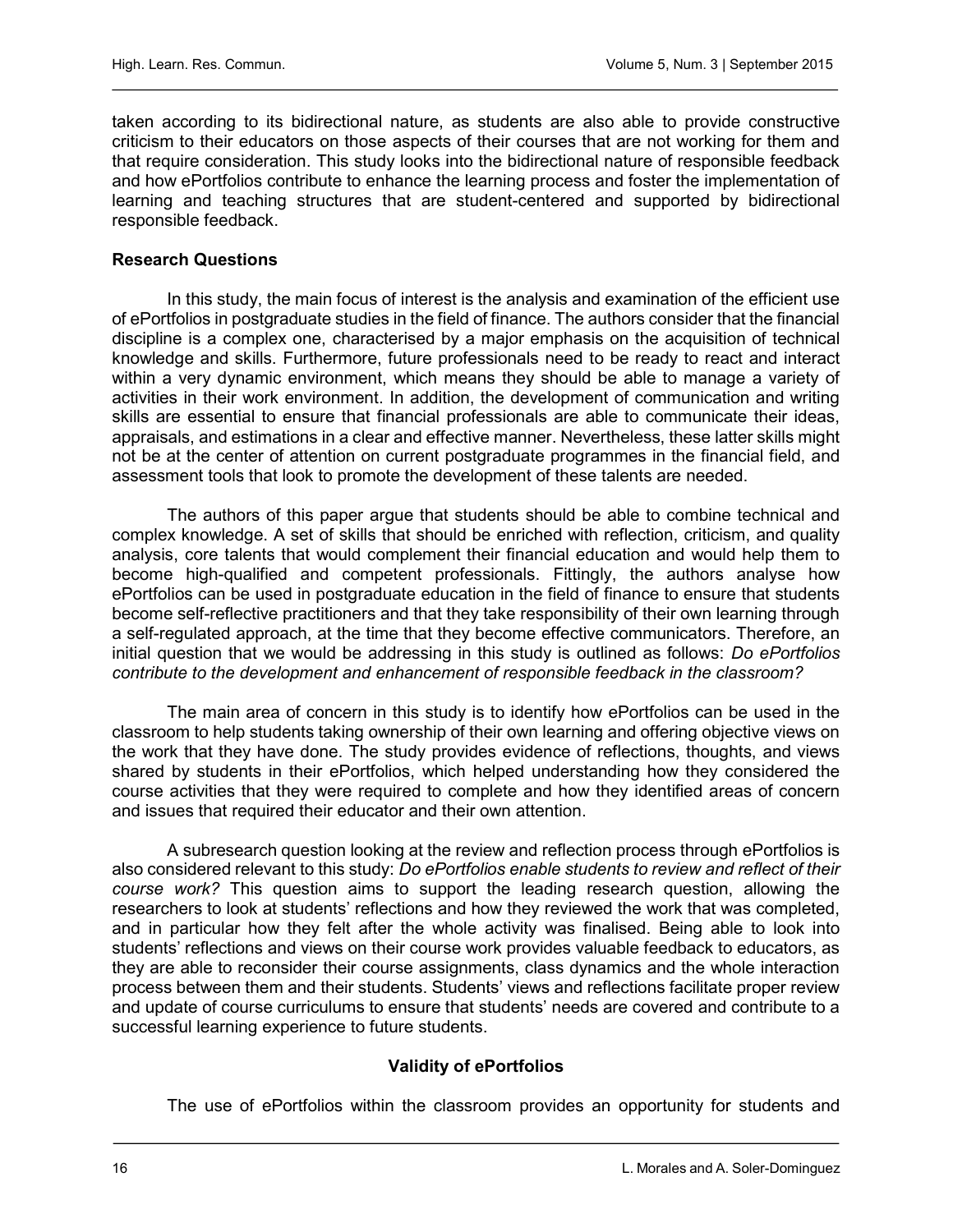educators to document, review, and assess the work that they have done through the module and year of study (Wickersham & Chambers, 2006). The authors consider that, in order to support students and make ePortfolios an efficient learning tool, they should be integrated as an additional form of assessment that allows for self-reflection on the individual components of the course work. ePortfolios help students to look into all the work that they have done and encourage them to express and voice their own views and opinions (Blackburn & Hackle, 2006). In this way, ePortfolios help students to think and reflect on those aspects of their course that they consider relevant and at the same time they are able to offer constructive criticism on those features that are not clear or well developed and that require their educators' attention (see Yusuf and Tuisawau, 2011). The reflective and revising nature of ePortfolios reinforces student responsibility on their own learning and equip them with relevant tools and skills that facilitate the communication between them and their educator (Wickersham & Chambers, 2006).

ePortfolios offer valuable opportunities to students since they facilitate reflection in the classroom (Roberts & Maor, 2012) and provide an environment where students are free to review and reconsider the work they have done, and where they can express and channel their own views and opinions on the quality of their work. After all, "[t]he most effective and successful ePortfolio programs provide formative feedback throughout the ePortfolio development period, encouraging reflection and subsequent revision and refinement of the evidence" (Ring & Ramirez, 2012, p. 89). Students are able to reconsider those areas that required attention and in which way their educator can offer further support to help them improving and enhancing their own skills.

It is evident that a traditional assessment based on a final exam would not offer enough time and room to students to think about the work that they have done during the academic year, and to convey their thoughts, experiences and views. As a supporting example, the authors consider appropriate to quote some views offered by some of their students using ePortoflios to support their learning experience. Student A indicated that "The ePortfolio is my electronic diary. Each week I am going to provide information on how my whole experience within the module". The student was able to consider his/her work on a weekly basis and s/he was able to reflect on the activities that have been completed and offer comments and views on received grades and feedback. This exercise allows the student reviewing the work that has been done, and at the same time s/he was able to offer feedback on the course work to his/her educator. As an example of bidirectional feedback, another student noted:

I was extremely happy with the way this assignment panned even though like I said it was extremely difficult. I felt I played a vital role in creating the document. If I were to be able to do the project again I personally would try to research a little more in regards to the methodology. Furthermore, I would like to have been a little more involved in the literature review. As the project was split up I didn't have the opportunity to do as much research in regards to the literature review as I would have liked. (Student B)

This comment offers well-defined feedback to the educator, indicating that group work was appropriate, that the level of difficulty of the assignment was manageable by the students, but that some improvements were required with regard to work distribution to ensure that students were able to work on every aspect of the assigned group project and the potential of division of activities is minimised. At the same time, the student offered a valuable assessment of his/her own work and how s/he contributed to the completion of the assignment. In this regard, when reviewing the group project, the educator was able to consider the quality of the overall assignment, identify students' contributions, and also take into consideration the views and comments that each one of the members of the team provided with regard to group work dynamics.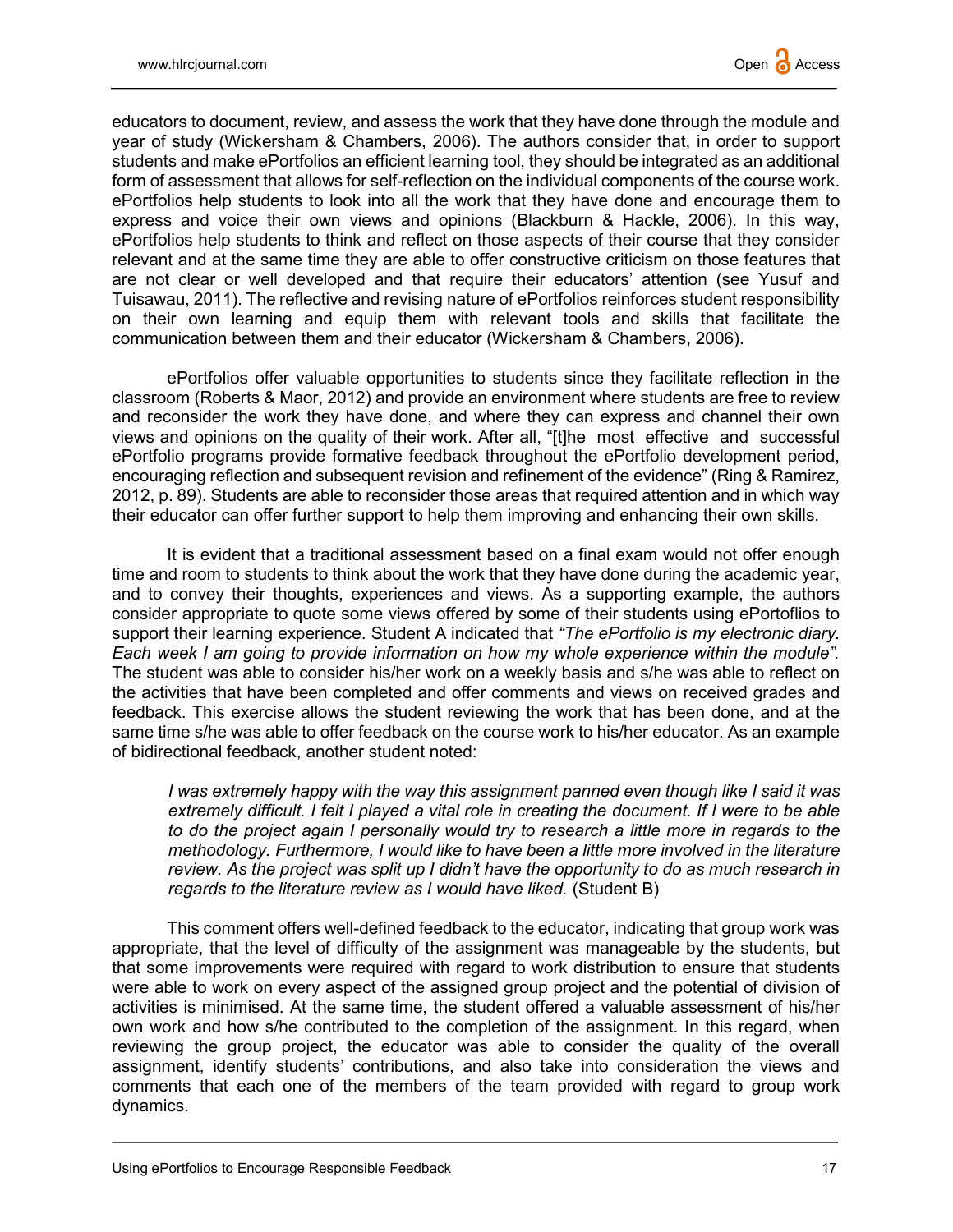Another comment that further highlights the validity of eportfolios to provide constructive views to the educator states the following:

I felt the software based assignments were excellent practice for our practical exam and certainly will come in useful for my thesis as I will be running tests in relation to EMH and therefore found the e-tivities very worthwhile. Only 10% of the overall mark was allocated to the e-views assignments. This is a small amount of the overall mark as these assignments took a considerable amount of time to complete but as mentioned already they will be beneficial to my further study. (Student C)

As seen, it is possible to identify how the student considered the given assignments to be adequate to support his/her learning, but at the same time the marks allocated considering the amount of work and dedication was not satisfactory. This is an interesting comment that was considered by the educator with the aim of looking at the associated workload with the assignment and assessing if an upgrade was required.

## Reliability of ePortfolios

The reliability of student learning and achievement in higher education is traditionally linked to the final score achieved in a final test/exam, where the student work over the year might not be fully considered due to different circumstances. Usually, tests are associated with situations of stress, worry and anxiety and they might not allow some students to perform to the best of their abilities, and to demonstrate the knowledge and skills that they have acquired during the completion of their course (see Putwain & Daly, 2013).

The construction of an ePortfolio—over the course of study—that is well defined, composed, and aligned to the course rubrics, aims, and objectives can help to control and monitor the ePortfolio content (Weigle, 2002). In addition, the use of the ePortfolio, as a complementary mode of assessment, allows for the holistic integration of a variety of forms of assessment so that the educator can get a better representation of the quality of the work done by the students. It also offers a fairer way of assessment that takes into consideration the qualities and abilities of each student at the same time it removes the stress and anxiety associated with a final exam/test. This is exemplified in the following comment, from one of the students completing his/her ePortfolio as part of his/her course work:

I enjoyed working with my group and felt we all worked well together and every member brought a unique skill that they brought to the table. I really enjoyed the Econometrics lectures and have learned a lot from this module. I am proud of the work I have completed to date in group assignments, presentations, individual assignments etc. and the standard of work I have delivered. I am no doubt that what I have learned in this module both from a theoretical and practical point of view will be beneficial to me once I finish this Finance Masters. (Student D)

This comment portrays how the student valued positively the integration of different assignments in his/her course, that allowed him/her being exposed to different type of scenarios and tasks that complemented his/her learning experience. Another comment of interest that is more specific to the role of exams can be found in the next comment from another student:

Time was the issue with the exam. The week before I had run through all the tests twice, from start to finish, using different data sets. I was really glad I did this, as I didn't have to think about the actual running of the tests (the mechanics), rather just the analysis and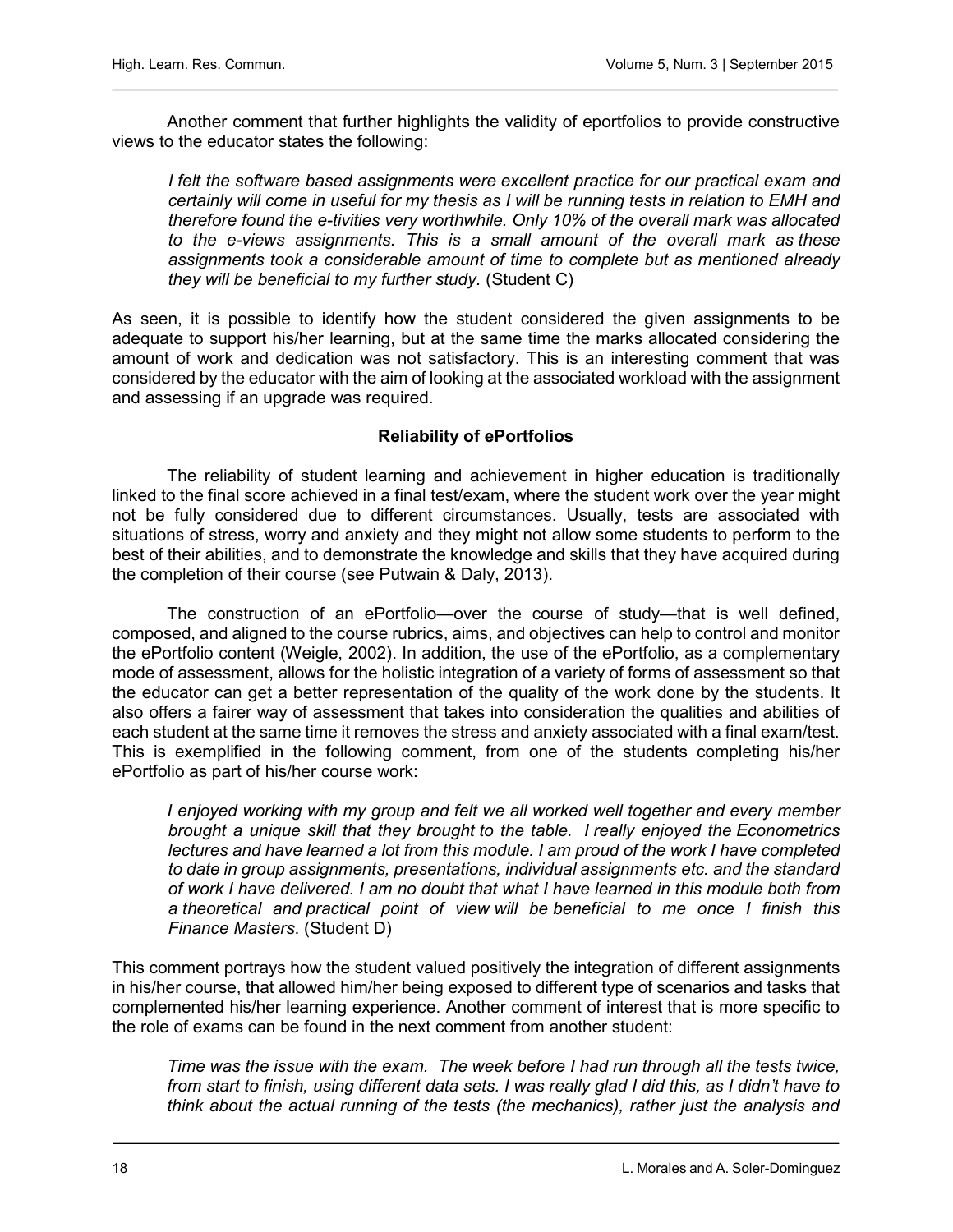interpretation. I still had to work right up to the end. I can see the benefit of the e-tivity assignments in relation to the exam. The e-tivities build up knowledge and develop skills that are required for the lab exam. The exam would have been extremely difficult had I not had the e-tivities beforehand. (Student E)

Here, the student has offered an interesting view with regard to the exam that s/he had to complete and how time was an issue when trying to address the tasks that were presented to him/her. Another student offered a noteworthy comment with regard to the exam:

Lab exam was a great revision of the techniques we learnt throughout the second semester. It gave us the opportunity to test our abilities and application of the skills, and understanding how and when certain techniques are used. I found not enough time to complete the exam as well as I wanted to and an extra 15-30 minutes would have a great of benefit to finish the analyses better. Saying that, I know all of us had the same time for completing the exam and my slow typing cost me valuable time. Overall, it was a great revision and help for all of us who are intending to do time series analyses for our dissertation work. (Student F)

This comment offers a clear view with regard to time limitations and how students considered the exam to be a valuable way of assessment, but where the facilitation of some extra time to its completion might be deemed appropriate to allow quality thinking and analysis.

The views exhibited by the students show how they were able to consider and reflect on their own learning process, as well as voice their concerns with regard to time limitations to complete an exam, the low weight given to assignments taking into account the amount of work that was required, the difficulty of assignments, and how they have dealt with them. In this regard, the educator and author of this paper received valuable feedback that allowed for a reflection on how the final score of the exam might not be a fair way to assess the students' work. As a result, the educator was able to adjust and redesign the assessment strategy and, over the years, develop a more balanced approach with regard to learning activities, relying less on a final exam.

The use of ePortfolios has allowed the authors to gather some extra information and views on the exam performance and issues that were considered by the students, and have been considered carefully to ensure that the course is properly updated and monitored. The authors argue that the development of an ePorfolio as part of course assignments and activities equips students with valuable skills like: capacity in planning, monitoring and evaluating their own learning, reflecting on their work, and assessing areas of strength and weakness, and developing their own distinctiveness and identity, as future experts in the financial field. All these are valuable attributes that foster self-regulated learning and responsible bidirectional feedback between students and educators that help their students to perform at the best of their abilities.

Figure 1 offers a highlight on the core features on how ePortfolios contribute to the development of quality interactions between students and educators. ePortfolios promote the development of bidirectional responsible feedback and put an emphasis on the student work and the need to encourage self-regulated learning in the classroom.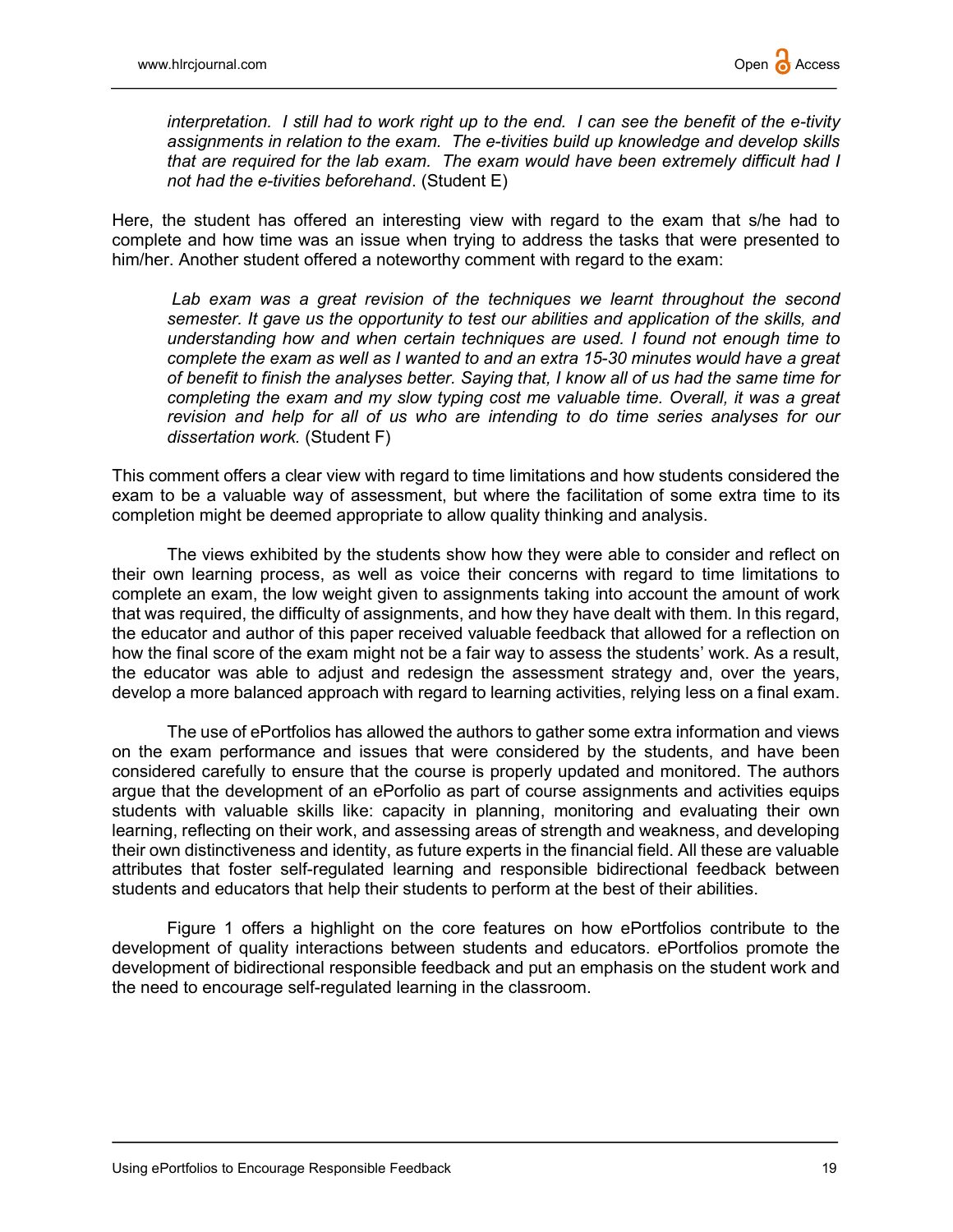



## ePortfolios and Responsible Feedback

Educators often have great difficulty in understanding and making sense of students' comments on their selected learning and teaching approach and the combination and collection of tasks and assignments planned to support their learning. Quite frequently, educators' views differ from their students' own interests and learning goals. When educators look over students' comments without being able to identify and discern areas that would allow them addressing their students' needs and concerns at the time that help them to progress and advance with their studies. It is quite common to find educators that are frustrated with received comments that appear to be contradictory in nature and that are not very helpful to them when trying to identify areas that require improvement and that can make a real difference to their students learning experience.

Educators should be able to reflect and assess the process of learning the subject matter, to be able to identify what is crucial and necessary to improve their teaching, and make sure that students would be able to align their work to given requirements (Way, n.d.). Educators' inability to link student feedback with their continuous assessment, class activities, and their own understanding of the learning process is driving the detachment between students and educators in the classrooms. In this regard, the use of ePortfolios can help minimize this level of disconnection between students and educators to make sure that feedback is developed in a responsible manner and that it is understood as a bidirectional practice by both educators and students. Bidirectional responsible feedback allows educators to plan and design their courses by aligning their course objectives with their students' level of comprehension, skills, and knowledge, which in the end would help them develop a more efficient reference framework on how the course work should be organized and presented to their students. At the same time, students would be able to relate their own skills and existing knowledge to their course demands and would be in a better position to progress and excel in their learning.

#### An Illustration of Student Responsible Feedback

With the aim of exemplifying how responsible feedback works through the use of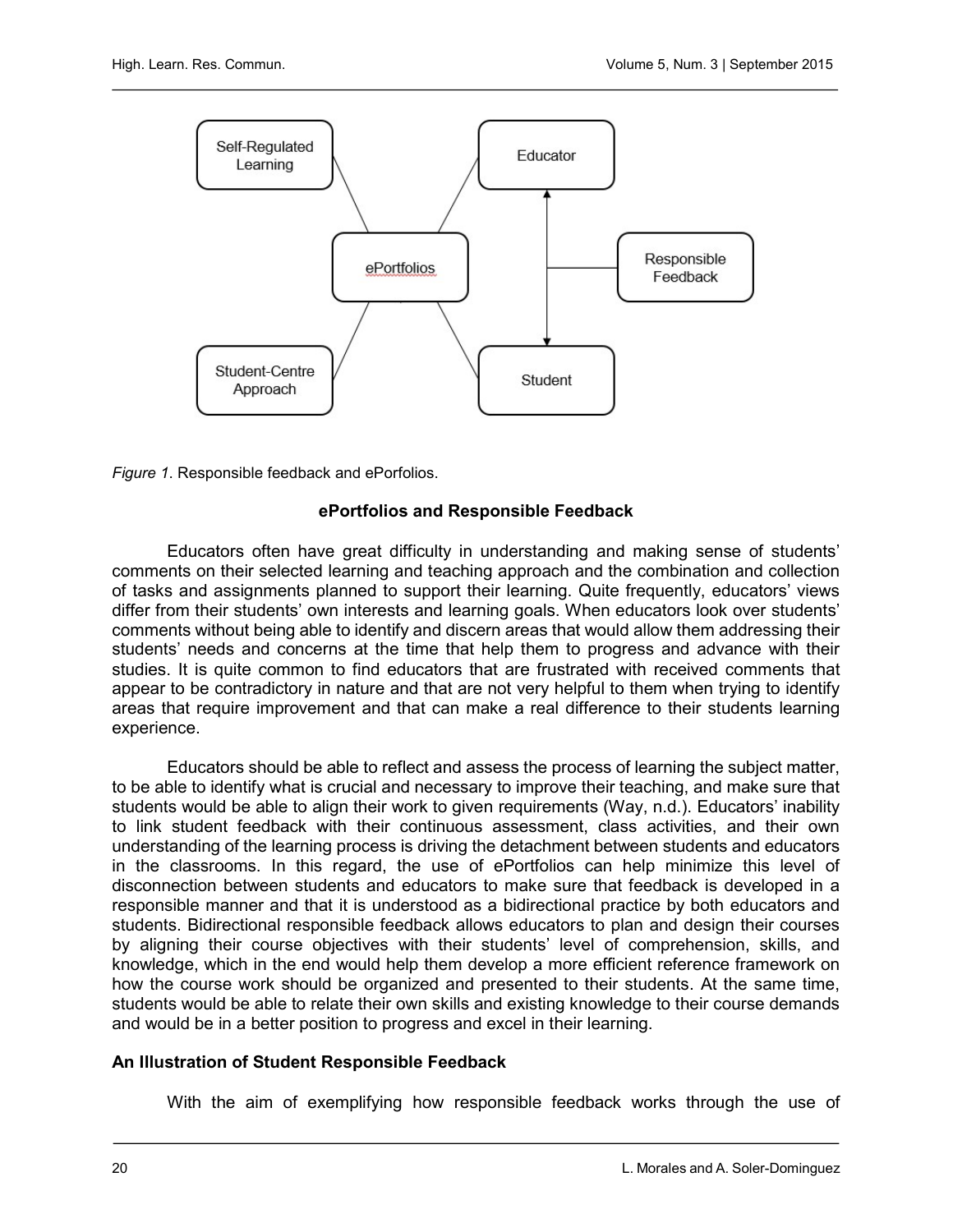ePortfolios, the authors present here some selected examples of responsible feedback offered by students to their educator through the use of their ePortfolio. The authors also offer a brief discussion on the reciprocity of the process and how the educators benefited from student feedback, which helped to restructure the learning and teaching approach and make it more efficient and align it with their students' needs.

Overall I found the project demanding as there was a lot of small intricate details that had to be thought out before beginning and this slowed the process down. However, with this said I enjoyed the project and the opportunity to view a different crisis period and countries that I may not normally analyse. (Student G)

From the previous comment, the educator/author was able to appreciate how the student indicated that the given project required a lot of attention to identify those details that were relevant and that were time consuming. After reading this comment, the educator considered and reflected on the need of offering further guidelines and clarifications to facilitate the task to the students and to ensure that they were clear with basic requirements and points that were relevant to their project. The student also indicated that the project offered value to his/her learning experience, as it allowed for the analysis of different issues that s/he might not have considered in a normal case scenario. In terms of making the learning experience more positive and productive, the educator considered providing additional support that allowed students speeding up the learning process and reflected on the need of providing extra coaching with regard to technical analysis on the subject under study. The educator was able to review and reconsider how other students voiced similar concerns and actions were taken to improve the guidelines and support available to students.

I also found the bi-weekly assignment to be a very good way of picking up marks, but also an opportunity to research new and interesting topics. I also felt that the assignments could be completed at a more relaxed pace than other assignments, meaning that they could be done to a higher standard. (Student H)

This is an interesting comment from a student that pointed to the need of offering more flexibility with deadlines or reducing the amount of assignments to allow students to focus on the quality of their work. The comment indicates that the student seemed to be happy with the type of assignment and wished to devote more time to its completion with the aim of improving quality standards and developing in depth analysis. In this case, the educator considered the importance of allowing extra time for the completion of the given assignments and reduction on their number to facilitate in depth knowledge and encourage and foster quality standards. Over the years, the educator has been able to restructure the assignments to allow a major focus on quality and facilitate discussions in the classroom.

A section of the exam that I was not expecting was the inclusion of retrieving of your own data. I thought as in previous years the lecturer would be providing our data. However, this was not the case. This would have been a little more difficult if I had not completed the data training for the exam the previous week (Student I)

This student observation highlighted the need to offer clear guidelines with regard to exam expectations. The student had the conceived idea that data would be facilitated, but on the day of the exam, s/he found that s/he was required to gather his/her own data set. In this case, the educator considered the importance of providing clear guidelines and detailed information to students that would minimize potential confusion when facing their exam and the importance of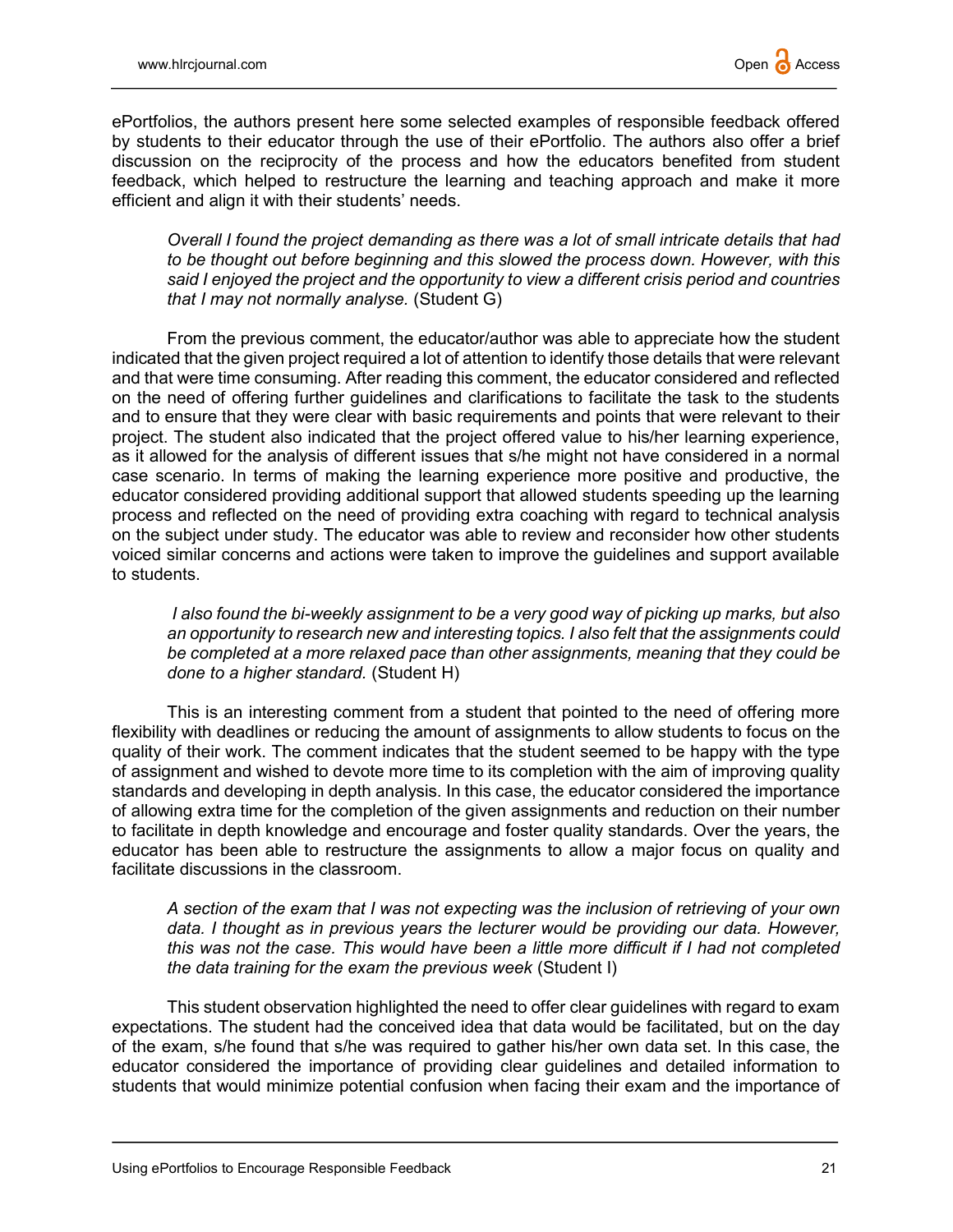avoiding preconception of ideas that might not align with real course expectations and that could create situations of stress and confusion on the exam day.

There is not much to say about the exam other than that it felt very necessary and worthwhile. It was similar to an etivity, except it was a two hour one and as mentioned in the Etivities section, going through such a process seems very akin to a situation I believe I may experience in the working world where I will need to compile a detailed report on financial data in a very short period of time. My only suggestion would be to make it longer and allow for maybe one more test in the different options. In doing so I think it gives the student a better opportunity to display their knowledge of the module and allows them more time to execute an extra model and discuss it. A written exam requires you to learn off a ream of material and regurgitate it in a fixed time period, the lab exam tests not only your knowledge of the material, but also the practical aspect of it as well. (Student J)

The student's reflection offered support to the learning and teaching strategy followed by the educator, and offered clear suggestions on how the exam could be improved. The student identified the strengths and value of the exam and reflected on the significance of being exposed to financial situations that require gathering substantial amount of information and that involves precise and technical analysis. The student offered very good suggestions with regard to the inclusion of additional techniques to be tested by the students and indicated that extra time should be given to ensure that quality work would be developed. Overall, the experience of using ePortfolios, as part of the learning and teaching experience suggests that students are able to benefit from their educators' feedback and they are also able to offer valuable suggestions that would help improving the quality of the work done in the classroom and the appropriateness of selected assignments and tasks. The examples above tend to confirm the authors' recommendation on the use of ePortfolios as an efficient tool that allows bidirectional feedback that helps students and educators to make the learning experience more productive and rewarding.

## ePortfolios and Self-Regulated Learning

Professional competence has been defined as "…the habitual and judicious use of communication, knowledge, technical skills, critical reasoning, emotions, values and reflection in daily practice for the benefit of the individual and the community…" (Epstein & Hundert, 2002). The development of professional competences in the financial field relies on the ability of educators to provide responsible feedback to their students that help them to become selfregulated learners that are able to take ownership and being responsible for their education. In this section, the authors explore how ePortfolios can be used to engage students with their learning, as well as ways to help them develop and enhance their communication, technical, and critical thinking skills, which would lead them to become self-regulated and responsible learners.

#### Self-Regulated Learning

Abrami et al. (2008) argued that the future of education rests on the ability of the institutions to engage students on their own learning. Students should be able to think in a meaningful and strategically manner that lead and guide them towards active and self-regulated learning. Active learning should be fostered in the classroom, and this means that educators should be able to create learning environments that facilitate problem-solving activities in a critical, creative, responsible and imaginative manner. A student-centered approach is also required in combination with the integration of appropriate technologies that focus the student attention towards course work and the development of skills that would be useful to them in their future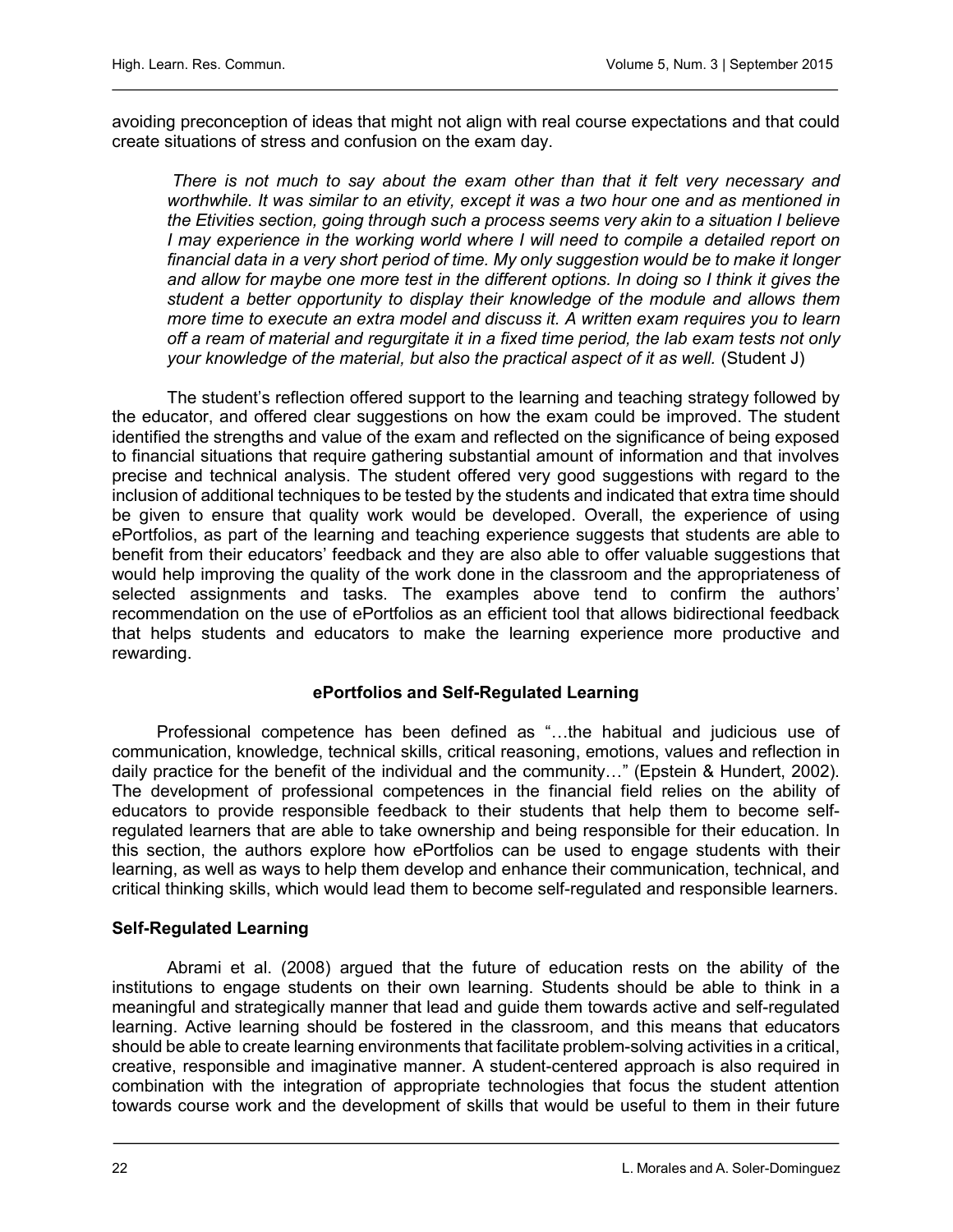learning and later on in their professional careers. The use of electronic portfolios (ePortfolios), as part of the course assessment, would enable educators to support and facilitate self-regulated learning on specific aspects of the course material at the time that they also look after literacy and communication skills. Research (Rogers & Swan, 2004; Zimmerman, 1989) has shown that students who are self-regulated learners are metacognitively, motivationally, and behaviourally active participants in their own learning process, which leads them to succeed in their academic learning. As an example on how a student would become a self-regulated learner, as well as be aware of his/her own abilities and the gained knowledge through the use of ePorfolios, can be found on the following excerpt from one of the students using an ePortfolio to support his/her learning:

Writing this section of the eportfolio has been a real eye opener! I'm laughing to myself at how little I know when I completed e-tivity 1 in February. I remember struggling through the questions and spending a huge amount of time doing the tests, but it looks so easy now. It just proves how much I've learned in the last couple of months. Overall I'm now very comfortable using econometric software and have a good understanding of the theory and more importantly how to apply it. I could now come up with a relevant research question, work out the data I need and the tests that are required, run the tests and understand what I'm looking at. I really never thought I'd be able to say that. (Student K)

From the student comment, and throughout the review of course assignments, the educator/researcher was able to gather sufficient evidence on the students' progress in the course. In line with the student comments, being able to look back and review their learning process and its progress permits to assess how their work evolved and helped the student and the educator to receive constructive and responsible feedback that aims to aid the student in consolidating his/her learning and being confident with gained new knowledge and skills. Additional aspects of self-regulated learning that should be considered as part of the work to be done in the classroom, are the importance of time-management skills and making sure that tasks are completed according to guidelines and requirements. Through the development of ePortfolios, students learn to regulate their own time, to interact with the environment and to focus their attention on the control and effort of required tasks that would help them developing and presenting quality work.

#### Research Findings and Analysis

The development of an ePortfolio can be defined as a purposeful collection of student work that tells the story of a student's effort, progress, and/or achievement in one or more areas (Arter,& Spandel, 1992). Electronic portfolios are personal learning and management tools that should be blended with a variety of assessment tools to maximize their value and help enriching the student learning experience. Educators should be able to encourage individual improvement, personal growth and development, and self-regulated learning, and electronic portfolios are supported by a variety of tools that facilitates this task and nurture commitment to life-long learning. In line with Perry (1998), "students need to be involved in complex meaningful tasks, choosing the products and processes that will be evaluated, modifying tasks and assessment criteria to attain an optimal challenge, obtaining support from peers, and evaluating their own work".

Educators should be able to recognize their students' needs, and the authors think that they should be able to decide and assess how their learning is progressing. In order to facilitate this, the authors consider that ePortfolios should be blended with a variety of assignments and activities that allow students to be exposed to different situations, where they can use their gained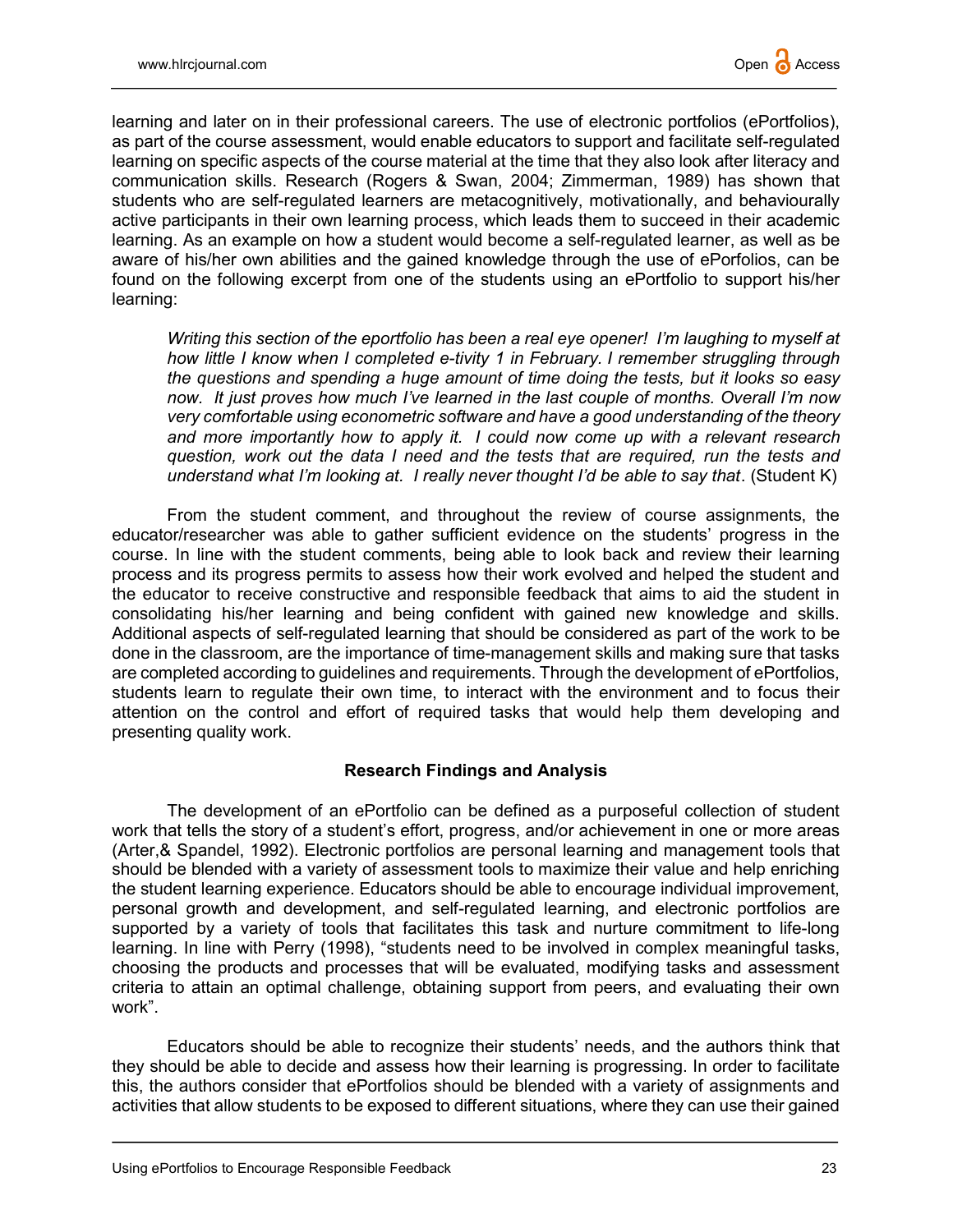knowledge and skills and, later on, reflect on their experience in their individual ePortfolio. In this regard, the following comment from one of the students supports the authors' views:

The lab exam has been one of the requirements that I have feared the most in this course because even though I think that it is a good method of evaluation, especially in a practical course such as Econometrics, the percentage associated to it is 20% of the final mark which looking from the assignments perspective is like the 3 etivities and the group project together. What it is true though is that the etivities and the group project has been constantly preparation for the lab exam. (Student L)

When students use ePortfolios as part of their course work, they are able to assume more responsibility for their learning, they gain a better understanding on their strengths and limitations, and they are able to focus on those issues that require further attention to allow them achieving their settled goals (Hyllyer & Ley, 1996). In the case of the present study, the students were able to reflect on how the course activities were connected, and they were able to elaborate and discuss their views, learning outcomes, strengths, and weaknesses in their individual ePortfolios. Another example on students' reflection on class work and the importance of integrating activities that look at their communication skills in addition to their technical awareness can be found in the following comment from the same student:

I made a mistake and I said the opposite due to doing public speaking is and it will always be against of me. For me it is a very big challenge and I get very nervous when I have to do *it.* (Student L).

The authors' findings and their own experience in the use of ePorfolios indicate that they are valuable when used to support students learning as they facilitate the development of critical thinking skills, and encourage students to become active and independent self-regulated learners (Blackburn and Hakel, 2006; Mills-Courts and Amiran, 1991; Riedinger, 2006; Vucko, 2003;). Another comments from a student looks into the development of a better understanding on the subject matter:

I gain a much greater understanding of the Asian financial crisis through this assignment, I had previously not studied a crisis from this region and enjoyed learning more about the financial history in Asia. The assignment also increased my knowledge of the models and tests we were using and how to interpret the results from these tests and draw conclusions using the information we got back. (Stuident M)

The combination of ePortfolios with a variety of activities in the classroom allows students to be able to manage different tasks and help them to interact with their peers and reflect on the positive and negative aspects of the course work:

I am very happy that I was a part of such a great group. Our team worked really well throughout the year and I am very grateful that I had the opportunity to meet such a great people. The whole experience of group projects made us much closer which helped us to learn and understand topics with each one of us support and understanding. We felt the pain and rewards together and I must say that we had a lot of fun by doing these projects even though we had to work really hard. (Student N)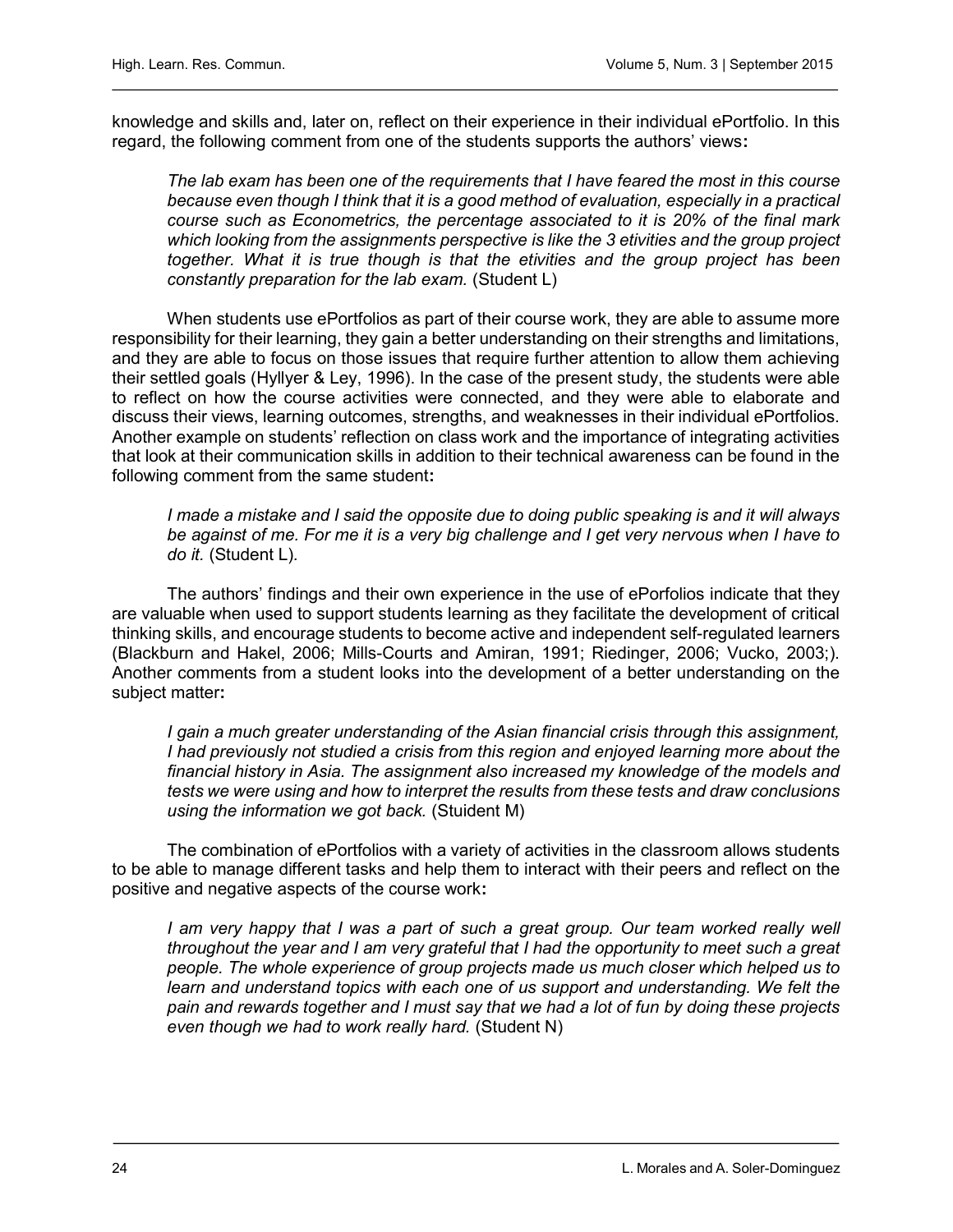### **Conclusions**

Overall, the students' views and reflections on their coursework allowed the researchers to gain a better understanding of the students' needs and, over the years, it helped to introduce changes and improvements to the courses. The use of ePortfolios as an additional assessment tool has allowed the researchers in this study to design courses that are more structured and that offer better guidelines and support to students. It has also allowed to closely monitor areas that have been identified as difficult to students and to provide more personalized coaching and detailed feedback. Therefore, to the researchers conclude that ePortfolios can help to enhance the development of responsible feedback in a bidirectional way in the classroom. The use of ePortfolios has helped the researchers to keep students engaged and motivated, and has facilitated the communication and bidirectional feedback process that has permitted the continuous improvement in those courses supported by the use of ePortfolios.

The theoretical and practical contribution of this research paper to the existing area of knowledge is the addition of objective evidence that spanned over seven years of dedicated use ePorfolios to support postgraduate students aiming to specialize in the financial field. The researchers identify ePortfolios as being a complementary tool that help educators and students to get a better understanding of the course material and that offers students an opportunity to reflect on their own learning and course performance. Students are able to reconsider and review the work done and reflect on those areas that did not work for them, and at the same time they are able to analyse those aspects that were successful and that would help them to move forward in their lifelong pursuit of learning. Being able to reflect in a critical and constructive manner on positive and negative aspects of their learning experience equip students with valued awareness of their own skills and identify areas that require attention and improvement. In addition, students are able to reflect and consider those aspects of their learning process and how they are connected to their current/future professional careers that will allow them connecting academic work with real work experiences.

It is evident students and instructors are able to develop bidirectional responsible feedback that contributes to highlight the invaluable role of ePortfolios when helping educators accepting their need of getting a better understanding of their students' feedback and re-consider their own role in the whole process. Educators should be able to offer more support to their students and should be able to connect to their needs and frustrations in the assigned classwork. Although the use of ePortfolios, as part of the course work, may bring many challenges, it can also bring many opportunities and benefits to students and educators. However, the feedback and assessment process may require "a greater investment of time and effort" (Hounsell, 2008) and this is a very important matter that should be discussed and analysed in depth and that is subject for future research.

## **References**

- Abrami, P., Wade, A., Pillay, V., Aslan, O., Bures, E. M., & Bentley, C. (2008). Encouraging self-regulated learning through electronic portfolios. Canadian Journal of Learning and Technology, 34(3).
- Arter, J.A., & Spandel, V. (1992). Using portfolios of student work in instruction and assessment. Educational Measurement: Issues & Practice, 11(1), 36-44. [http://dx.doi.org/10.1111/j.1745-](http://dx.doi.org/10.1111/j.1745-3992.1992.tb00230.x) [3992.1992.tb00230.x](http://dx.doi.org/10.1111/j.1745-3992.1992.tb00230.x)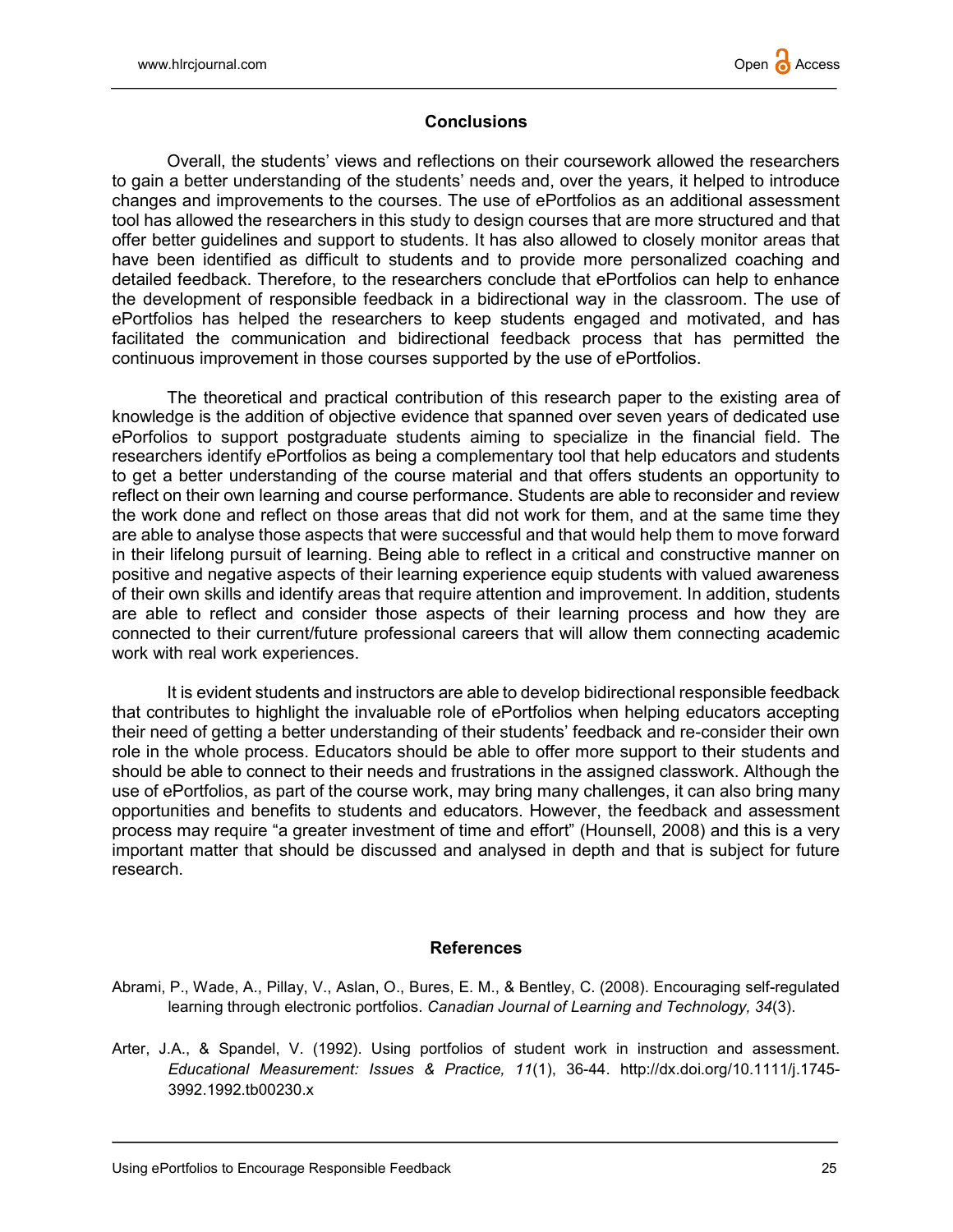- Blackburn, J., & Hakel, M. (2006). Enhancing self-regulation and goal orientation with ePortfolios. In Jafari & Kaufman (Eds.), Handbook of research on eportfolios (pp. 83-89). Hershey, PA: Idea Group. Reference.<http://dx.doi.org/10.4018/978-1-59140-890-1.ch009>
- Epstein R.M., & E. M. Hundert. 2002. Defining and assessing professional competence. Journal of the American Medical Association, 287(2), 226–235[. http://dx.doi.org/10.1001/jama.287.2.226](http://dx.doi.org/10.1001/jama.287.2.226)
- Ring, G., & Ramirez, B. (2012). Implementing ePortfolios for the assessment of general education competencies. International Journal of ePortfolio, 2(1), 87-97.
- Heinrich, E., Bhattacharya, M., & Rayudu, R. (2007). Preparation for lifelong learning using ePortfolios. European Journal of Engineering Education, 32(6), 653-663. <http://dx.doi.org/10.1080/03043790701520602>
- Hounsell, D. 2008. The trouble with feedback: New challenges, emerging strategies. Interchange, 2, 1-9.
- Hyllyer, J., & Ley, T. C. (1996). Portfolios and second graders' self-assessments of their development as writers. Reading Improvement, 133, 148-159.
- Lam, R. (2010). The Role of Self-Assessment in Students' Writing Portfolios: A Classroom Investigation. TESL Reporter, 43(2), 16-35.
- MacIsaac, D., & Jackson, L. (1994). Assessment processes and outcomes: Portfolio construction. New Directions for Adult and Continuing Education. 62, 63-72. <http://dx.doi.org/10.1002/ace.36719946208>
- Mills-Courts, K., & Amiran, M. R. (1991). Metacognition and the use of portfolios. In P. Belanoff & M. Dickson (Eds.), Portfolios process and product. Portsmouth: Boynton/Cook Publishers Heinemann.
- Nicol, D. J., & Macfarlane‐Dick, D. (2006). Formative assessment and self‐regulated learning: A model and seven principles of good feedback practice. Studies in Higher Education, 31(2), 199-218. <http://dx.doi.org/10.1080/03075070600572090>
- Perry, N.E (1998). Young children's self-regulated learning and contexts that support it. Journal of Educational Psychology, 90, 715-729.<http://dx.doi.org/10.1037/0022-0663.90.4.715>
- Putwain, D. W., & Daly, A. L. (2013). Do clusters of test anxiety and academic buoyancy differentially predict academic performance? Learning and Individual Differences, 27, 157-162. <http://dx.doi.org/10.1016/j.lindif.2013.07.010>
- Riedinger, B. (2006) Mining for meaning: Teaching students how to reflect. In Jafari & Kaufman (Eds.), Handbook of Research on ePortfolios (pp. 90-10). Hershey, PA: Idea Group.
- Roberts, P., & Maor, D. (2012). ePortfolios to scaffold the development of reflective practice in bachelor of education students. In World conference on e-learning in corporate, government, healthcare, and higher education, (pp. 1274-1279). Chesapeake, VA: Association for the Advancement of Computing in Education (AACE).